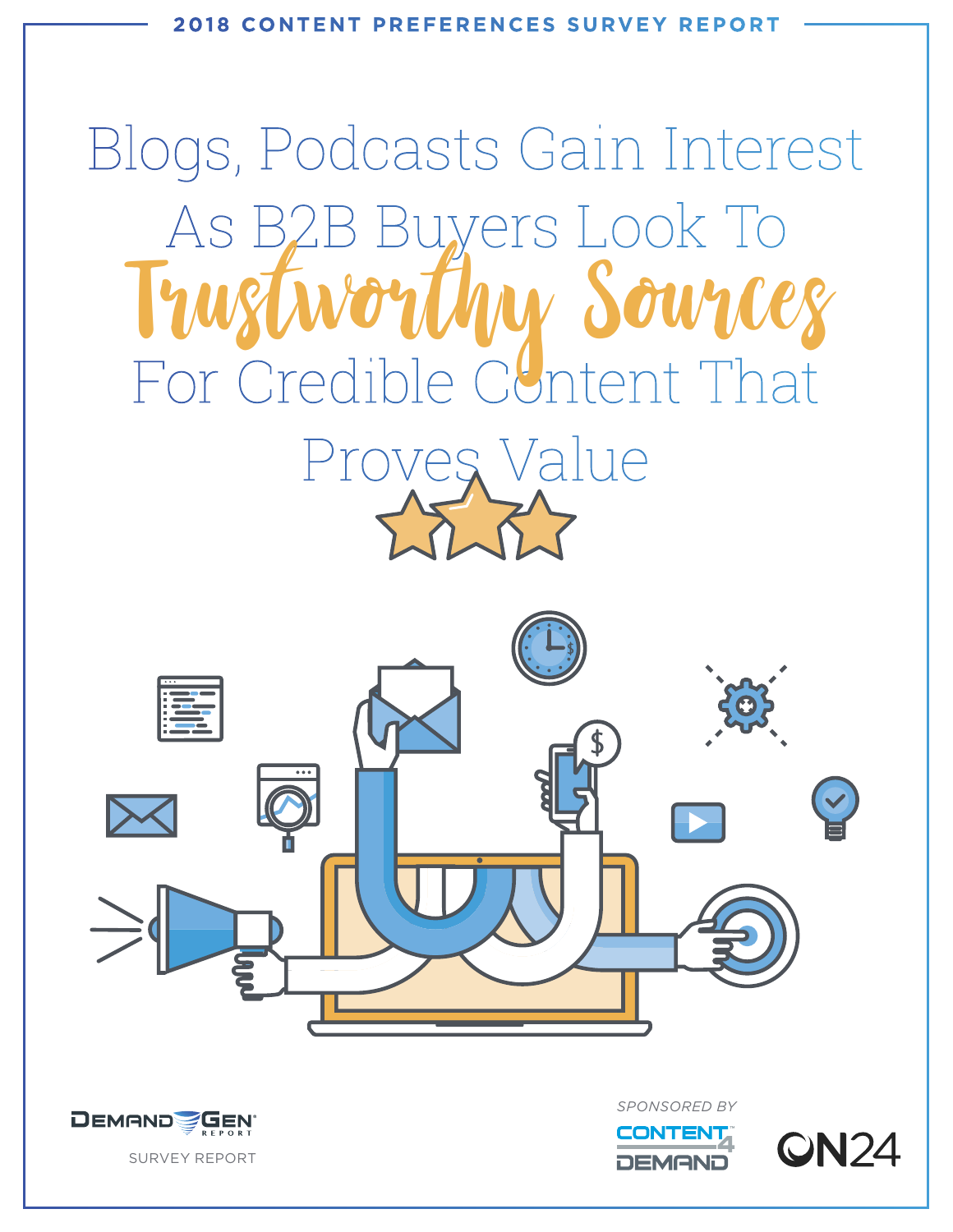#### BUYERS ARE BECOMING MORE DISCERNING AND **SELECTIVE IN** THE CONTENT THEY DECIDE TO CONSUME.

# **INTRODUCTION**

As B2B purchases grow longer and more complex, buyers are becoming increasingly more selective in the content they are consuming and the amount of time spent with each piece of content. To that end, B2B buyers continue to rely more on trustworthy sources, industry influencers and their peers to educate themselves.

According to findings from Demand Gen Report's annual *Content Preferences Survey*, buyers are becoming more discerning and selective in the content they decide to consume. A majority (88%) agree that content producers need to focus less on product specifics and more on the value that can be brought to their business. Three-quarters (75%) strongly agree that producers should use more data and research to support the claims and suggestions made in their content.

These trends are driving a reemergence of some formats — particularly blogs and podcasts — in which buyers can easily access through a variety of devices. Blog posts were cited as one of the most consumed content formats, with 71% of respondents stating they reviewed a blog while on their buying journey. Podcasts were cited by 64% of respondents as a valuable content format in the early stage of the buying journey — only falling short of infographics (76%).

Other notable content formats preferred by buyers include:

- Case studies (79%);
- Webinars (66%);
- Video (49%); and
- Interactive content (36%).

Seventy-eight percent of B2B buyers strongly agree they are placing a higher emphasis on trustworthiness in the content's source  $-$  a 3% increase year over year. Furthermore, close to two-thirds (65%) of content consumers strongly agree they have higher preferences for credible content from industry influencers.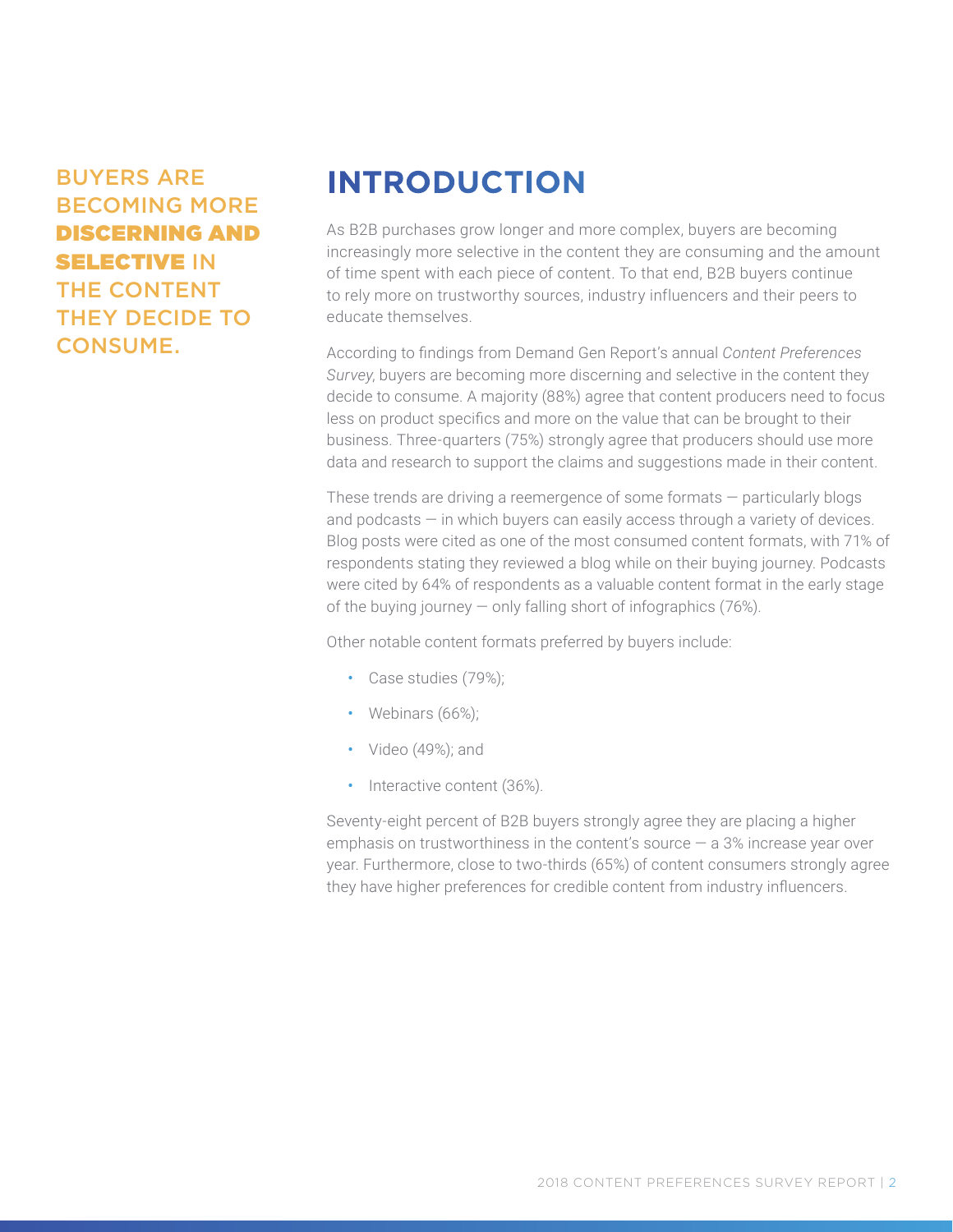#### HOW HAVE YOUR B2B CONTENT CONSUMPTION HABITS CHANGED OVER THE PAST YEAR?



65% OF CONTENT **CONSUMERS STRONGLY** AGREE THEY HAVE HIGHER PREFERENCES FOR CREDIBLE CONTENT FROM INDUSTRY INFLUENCERS.

A few of the highlights from the 2018 survey, which polled roughly 170 C-, VP- and Director-level B2B marketing representatives across multiple verticals, include:

- 49% of B2B buyers said they now **rely more on content to research and make purchase decisions**;
- 64% said they **prefer podcasts at the top of the funnel**, while 48% said **webinars were valuable to them** in the mid-stage of their buying journey
- Roughly 84% said that they either **frequently or occasionally access business-related content on their smartphone**; and
- 66% of B2B buyers strongly agree that **companies should make it easier to access their content** — from fewer form fields to even single-click content options.

The following report takes a deeper look at the channels, formats and other features B2B buyers prefer from the content they consume, as well as the research solutions and services that can better their business. The research also provides insight into what content formats are preferred throughout the stages of the buying journey, as well as the amount of time buyers spend consuming that content.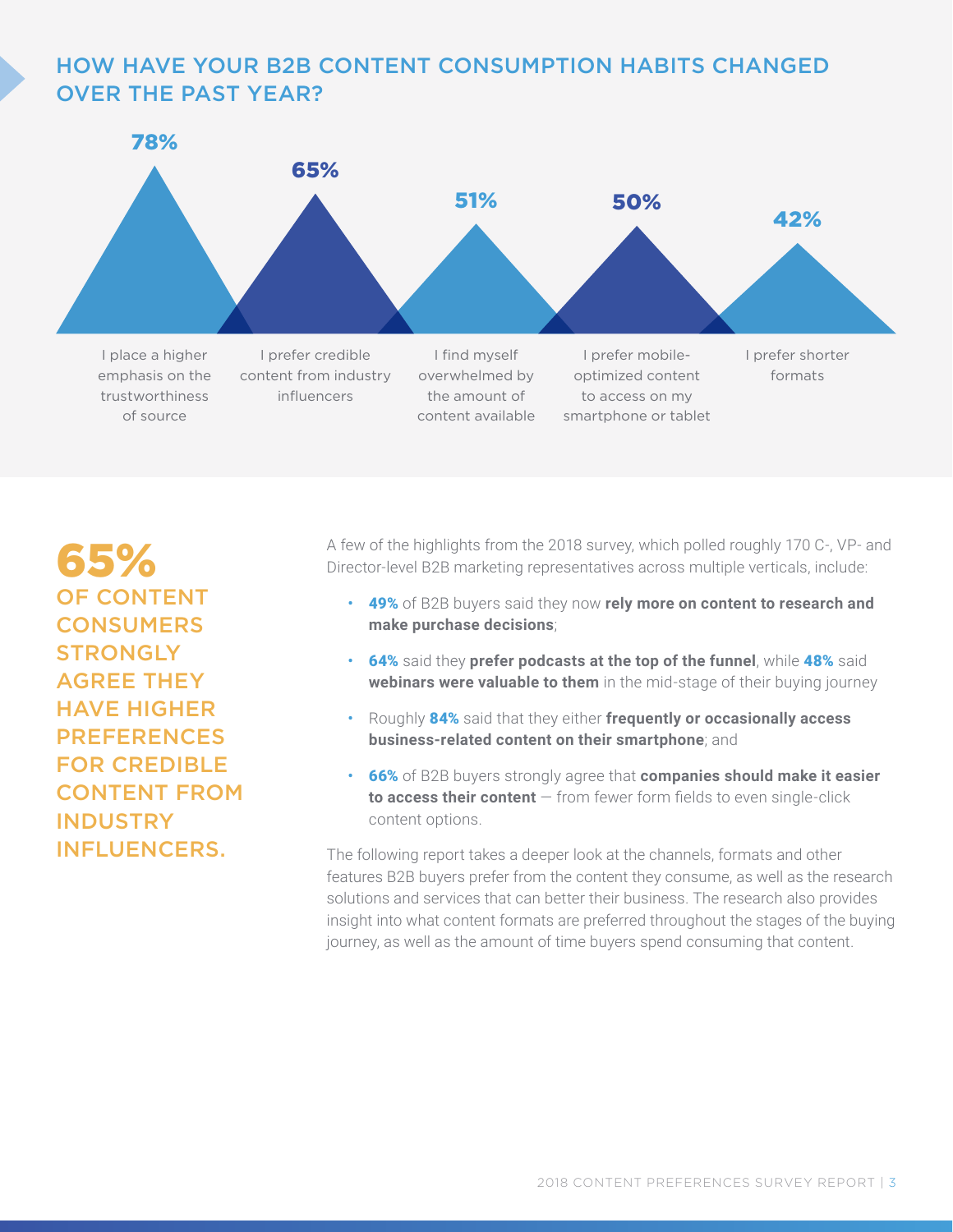### 64% SAID THEY PREFER PODCASTS AT THE TOP OF THE FUNNEL.

# **PODCASTS, BLOGS RESURFACE AS PREFERRED CONTENT FORMATS FOR EARLY STAGE EDUCATION**

Respondents pointed to a diverse mix of content formats that they preferred at different stages of the funnel. For early stage content, podcasts surprised as one of the top content formats for B2B buyers  $-$  close to two-thirds (64%) said they prefer podcasts at the top of the funnel.

As for content formats that are more often shared with peers and colleagues, blog posts took the top spot with close to three-quarters (74%) of respondents stating they share blogs often. Blog posts saw a notable year-over-year increase, with 71% stating they consumed blog content during the purchase process compared to 66% last year. This format is now tied with traditional white papers as one of the most frequently turned to forms of content during research phases of the buying journey.

#### I SHARE THE FOLLOWING CONTENT TYPES WITH MY COLLEAGUES:

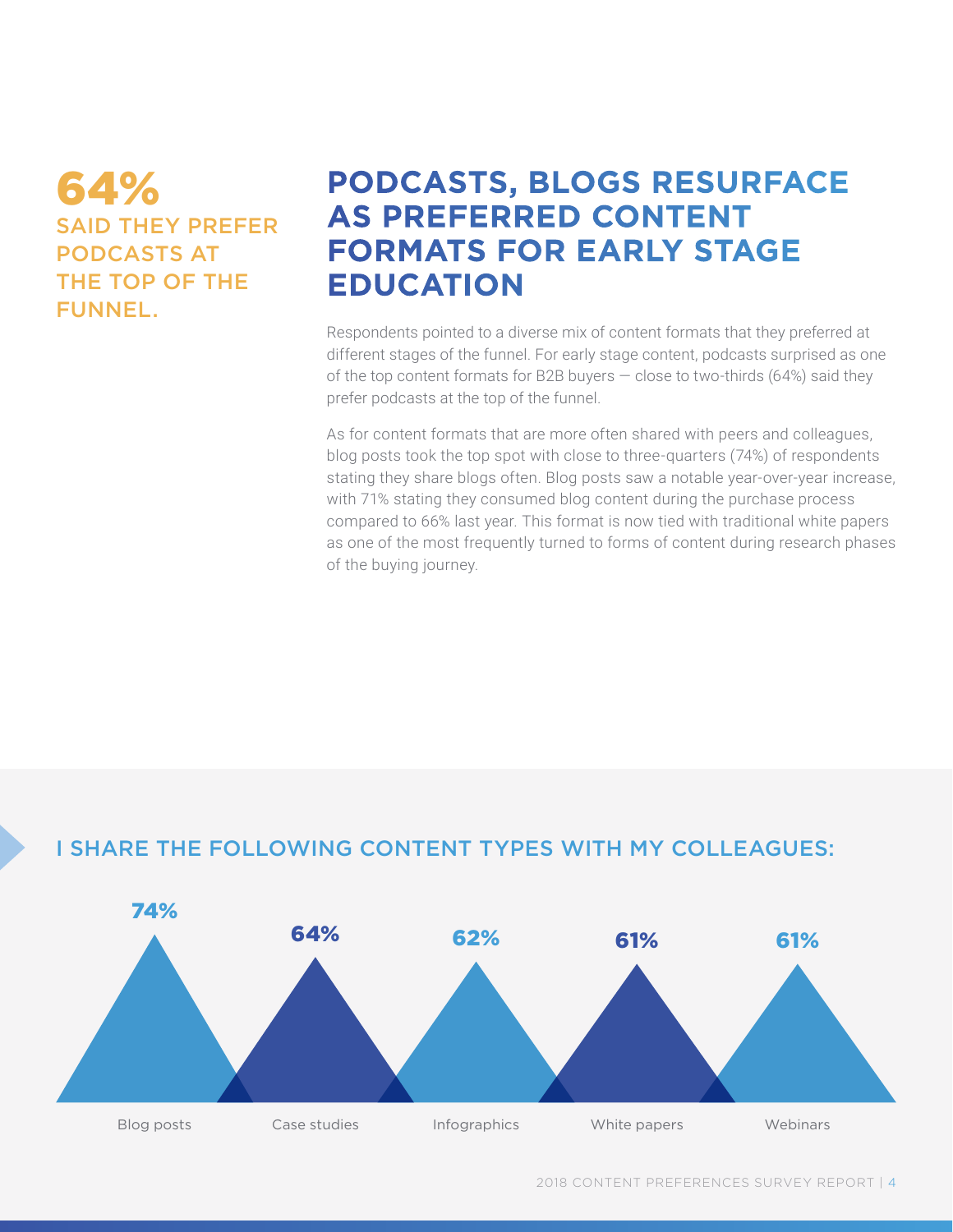

71% STATED THEY CONSUMED BLOG CONTENT DURING THE PURCHASE PROCESS COMPARED TO 66% LAST YEAR.

Other notable formats often shared with colleagues include:

- Case studies (64%);
- Infographics (62%);
- Webinars (61%); and
- Third-party/analyst reports (55%).

Infographics (76%) and interactive content (51%) were two additional content types respondents emphasized as helpful when tackling business challenges. This shows that buyers continue to prefer short-form, ungated content that can be accessed on any device.

In terms of which channels content is most frequently shared: email (70%) and LinkedIn (52%) continue to rank the highest, which was similar to last year. Facebook, in particular, saw notable growth, with 38% stating they occasionally or frequently share business-related content on the social platform.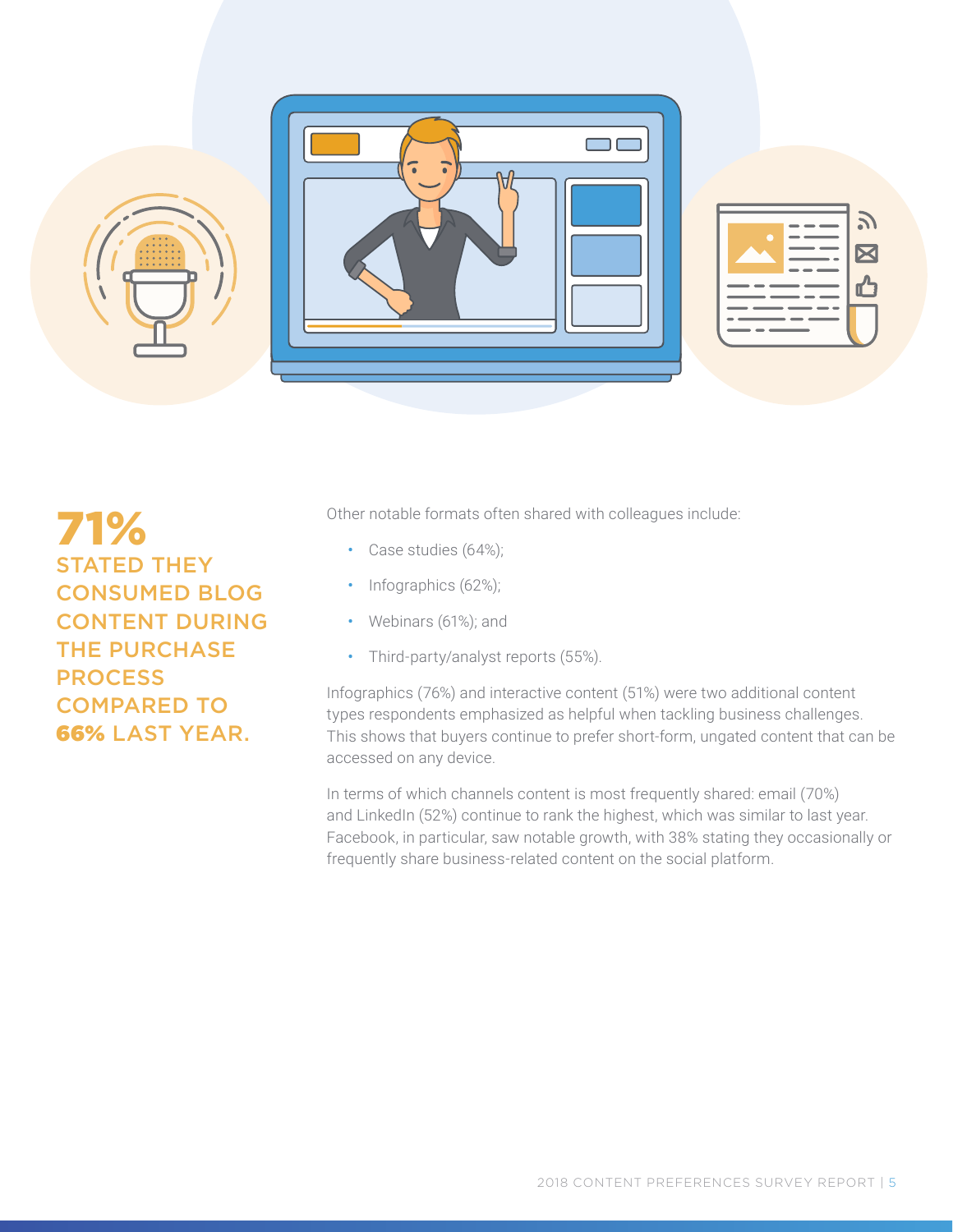#### BUYERS ARE WILLING TO SPEND NO MORE THAN 5 MINUTES REVIEWING A MAJORITY OF CONTENT FORMATS.

# **TIME-STARVED BUYERS ARE BECOMING MORE DISCERNING**

Marketers have limited time to get and keep prospects' attention as buyers grow more selective with the content types they spend their time consuming and the amount of time they want to commit to the content. Out of the 13 content formats listed, 20% or more of buyers said they spend less than five minutes with eight of the formats. This includes:

- Infographics (58%);
- Video/motion graphics (43%);
- Listicles (43%);
- Interactive content (33%);
- ROI calculators (31%);
- Podcasts (24%);
- Assessments (22%); and
- Blog posts (22%).

#### WHEN RESEARCHING A B2B PURCHASE, HOW MUCH TIME DO YOU TYPICALLY SPEND REVIEWING CONTENT IN THE FOLLOWING FORMATS?

|                             | < 5        | $5 - 10$ | $10 - 20$  | $20 - 30$  | 30-60      | >60       | N/A |
|-----------------------------|------------|----------|------------|------------|------------|-----------|-----|
| White papers                | $12\%$     | 24%      | 28%        | 14%        | <b>12%</b> | 4%        | 6%  |
| E-books                     | <b>11%</b> | 29%      | 25%        | 16%        | 8%         | 2%        | 9%  |
| Webinars                    | 4%         | 9%       | 10%        | 27%        | 37%        | 4%        | 9%  |
| Podcasts                    | 24%        | 16%      | 9%         | 14%        | 7%         | <b>1%</b> | 29% |
| Infographics                | 58%        | 28%      | 5%         | 3%         | 0%         | 1%        | 5%  |
| Case studies                | 14%        | 32%      | 27%        | 13%        | 7%         | 4%        | 3%  |
| Video/motion graphics       | 43%        | 32%      | 12%        | 4%         | 0%         | <b>1%</b> | 8%  |
| Assessments                 | 22%        | 25%      | 22%        | <b>11%</b> | 5%         | 2%        | 13% |
| <b>ROI</b> calculations     | 31%        | 24%      | 19%        | 7%         | 5%         | <b>1%</b> | 13% |
| Interactive content         | 34%        | 28%      | <b>15%</b> | 8%         | <b>1%</b>  | <b>1%</b> | 13% |
| Third-party/analyst reports | 6%         | 22%      | 32%        | 21%        | <b>12%</b> | 4%        | 3%  |
| Blog posts                  | 21%        | 41%      | <b>15%</b> | <b>11%</b> | 6%         | 2%        | 4%  |
| Listicles                   | 43%        | 20%      | 4%         | 3%         | <b>1%</b>  | 1%        | 28% |
|                             |            |          |            |            |            |           |     |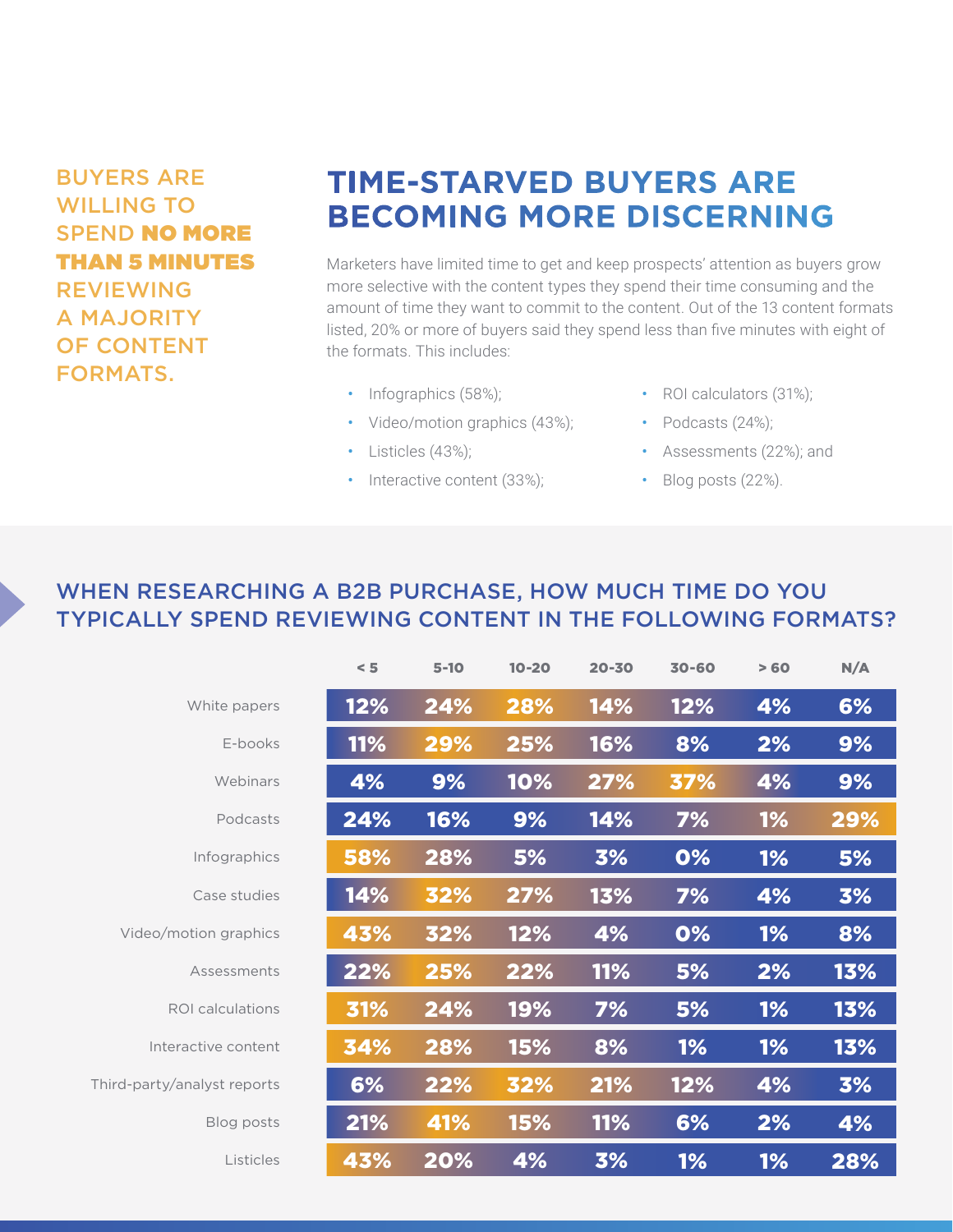48% OF RESPONDENTS SAID WEBINARS WERE THEIR TOP CHOICE AND MOST VALUABLE CONTENT FORMAT IN THE MID-STAGE OF THEIR BUYING JOURNEY.

# **BUYERS WILLING TO GIVE MORE TIME, INFORMATION FOR WEBINAR CONTENT**

Webinar content continues to be a staple for B2B buyers in the mid-stage of the sales funnel. Close to half of respondents (48%) said webinars were their top choice and most valuable content format in the mid-stage of their buying journey.

Other content formats buyers find valuable at the mid-stage of the funnel include:

- Third-party/analyst reports (48%);
- Interactive content (43%); and
- Colleagues and peers (41%).

#### OF THE FOLLOWING CONTENT FORMATS, WHICH DO YOU FIND MOST VALUABLE FOR EARLY, MID AND LATE STAGES OF THE BUYING PROCESS?

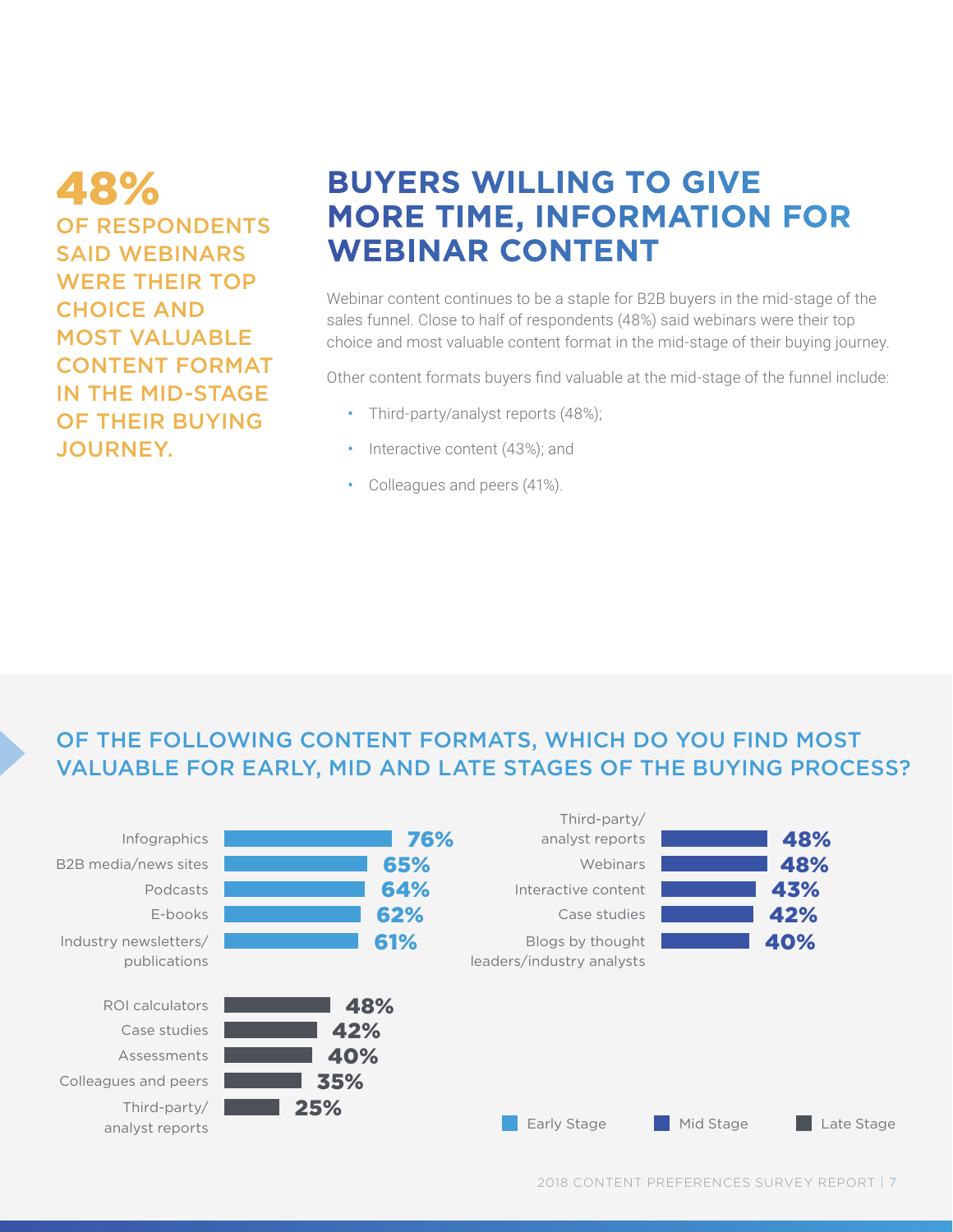

75% OF RESPONDENTS STATED THEY **WOULD** SHARE MORE INFORMATION TO RECEIVE WEBINAR CONTENT.

Webinars also topped the list as the content format buyers are willing to spend the most time consuming. More than one-third (37%) said that they spend between 30 and 60 minutes reviewing the content. In comparison, third-party analyst reports came in second place, with only 12% stating they would spend 30 to 60 minutes reviewing that type of content.

Webinars are tied with white papers as the top content formats buyers are willing to register for and share information about themselves and their company, with three out of every four respondents (75%) stating they would share more information to receive webinar content.

For late-stage content, ROI calculators (48%), case studies (40%) and assessments (40%) were said to be the most valuable to fuel final purchase decisions. This emphasizes buyer demands for specific insight into how solutions and tactics will benefit their business, and how their peers are seeing ROI.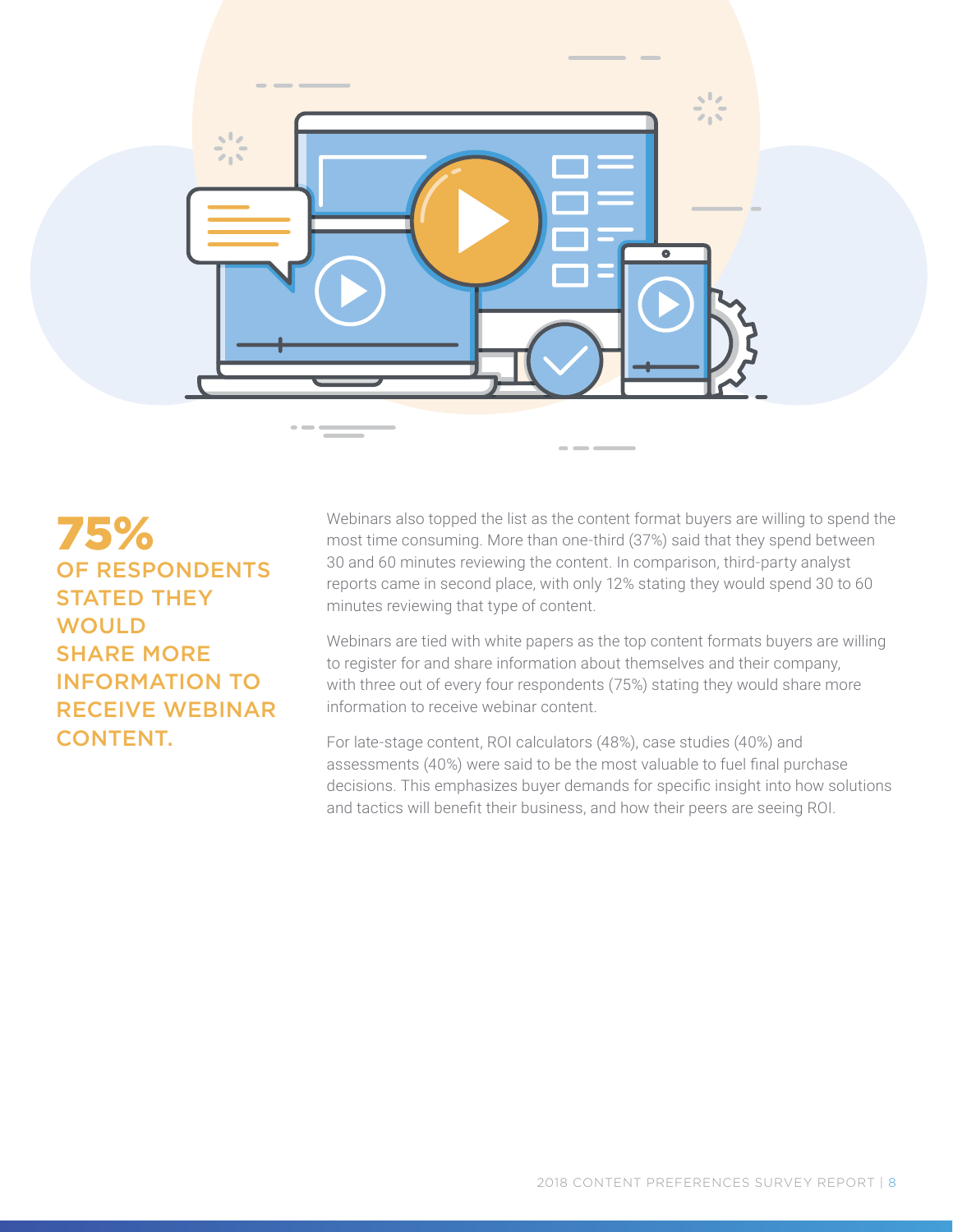64% OF RESPONDENTS GIVE MORE CREDENCE TO PEER REVIEWS, USER-GENERATED FEEDBACK AND THIRD-PARTY PUBLICATIONS/ ANALYSTS.

# **USER-GENERATED & THIRD-PARTY CONTENT CONTINUE TO GAIN PREFERENCE**

The on-going trend of peer-driven and third-party/analyst content continues to rank high within the B2B community as buyers demand more real-life experiences and insight from neutral parties. Roughly two-thirds (64%) of respondents noted they give more credence to peer reviews, user-generated feedback and third-party publications and analysts.

Colleagues and peers were considered the most valuable sources for content and information during the buying process. More than half (51%) said that it was the most valuable source of information. Other respondents opted to write in "peer review websites" as another opportunity to gain insight about potential purchases.

However, the survey showed that vendor-created content is still valuable in the B2B buying process. More than half of the respondents said that they can occasionally give credence to content directly from the vendor (54%), meaning that the value of the content is not negatively impacted if provided from a brand.

#### WHICH OF THE FOLLOWING TYPES OF CONTENT DO YOU GIVE MORE CREDENCE TO?

| <b>Never</b> | <b>Rarely</b> | <b>Occasionally</b> | <b>Frequently</b> |
|--------------|---------------|---------------------|-------------------|
| 4%           | 35%           | 54%                 | 7%                |
| 2%           | 4%            | 30%                 | 64%               |
| 4%           | 25%           | 56%                 | 15%               |
| 2%           | 27%           | 59%                 | 12%               |
| 2%           | 5%            | 29%                 | 64%               |

Branded directly from a vendor

Peer reviews/ user-generated feedback Co-branded content sponsored by a vendor Authored by a third-party pub. and sponsored by a vendor Authored by a third-party publication or analyst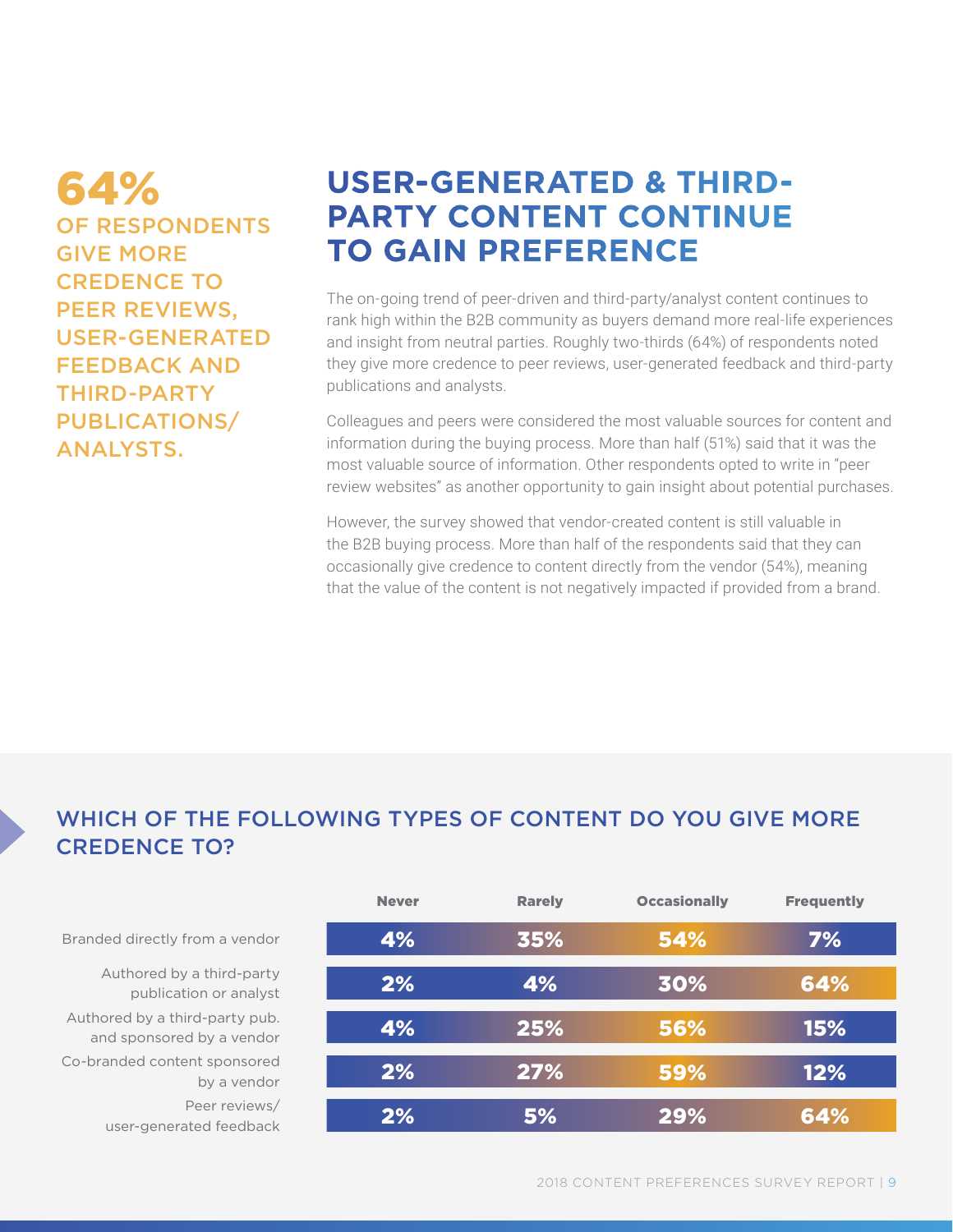CASE STUDIES REMAIN ON TOP AS THE PREFERRED CONTENT FORMAT, WITH 79% OF RESPONDENTS SAYING THEY CONSUMED THIS TYPE OF CONTENT OVER THE PAST 12 MONTHS.

# **CASE STUDIES, ANALYST REPORTS PREFERRED TO HELP ADDRESS BUSINESS CHALLENGES**

Close to half (49%) of respondents said that they now rely more on content to research and make B2B purchase decisions compared to a year ago, while 45% said their reliance on content has stayed about the same year over year. The preference for content that focuses on the value and ROI of trends and tactics is a continued trend. Case studies remain on top as the preferred content format, with 79% of respondents saying they consumed this type of content over the past 12 months. Third-party and analyst reports (69%) also remain a popular format for B2B buyers looking to gain in-depth insight from a credible source.

Other notable formats include:

- White papers (71%);
- Webinars (66%);
- Infographics (62%);
- Video/motion graphics (49%); and
- Interactive content (36%).

#### WHICH TYPES OF CONTENT HAVE YOU USED DURING THE PAST 12 MONTHS TO RESEARCH B2B PURCHASING DECISIONS?

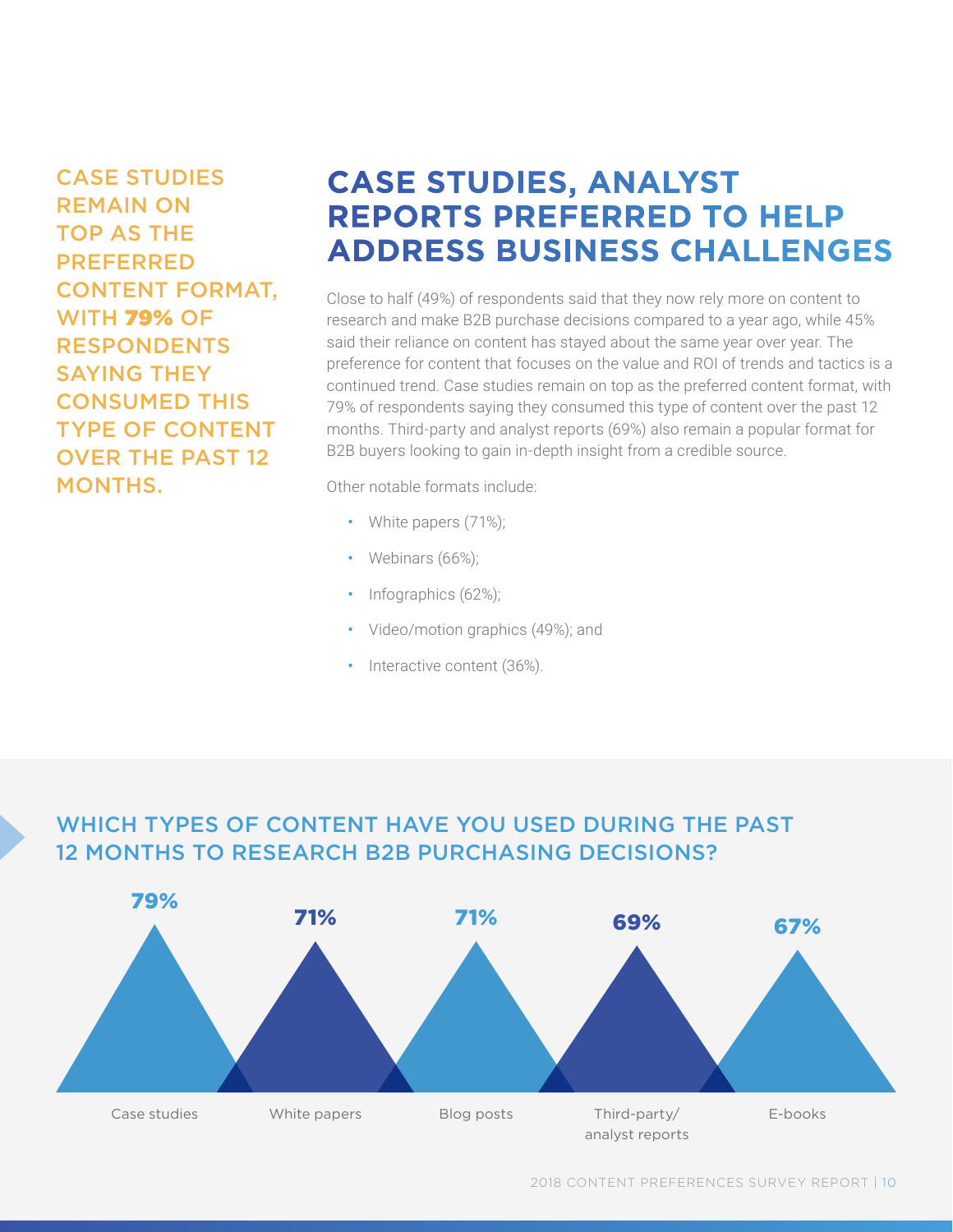#### HOW MANY PIECES OF CONTENT HAVE YOU TYPICALLY CONSUMED BEFORE ENGAGING WITH A SALESPERSON WHEN YOU ARE AMID MAKING A PURCHASE DECISION?



PRIOR TO ENGAGING WITH A SALESPERSON, 40% OF SURVEY RESPONDENTS SAID THAT THEY **CONSUMED** BETWEEN THREE AND FIVE PIECES OF CONTENT.

Buyers continue to engage with multiple assets during their buying cycle, according to the research. Prior to engaging with a salesperson, 40% of survey respondents said that they consumed between three and five pieces of content. This is smaller compared to our 2016 survey, in which 47% said they consume that same amount of content. Roughly one-quarter (21%) said they consume between five and seven pieces of content before engaging a sales rep, which is a notable increase from 17% in 2016.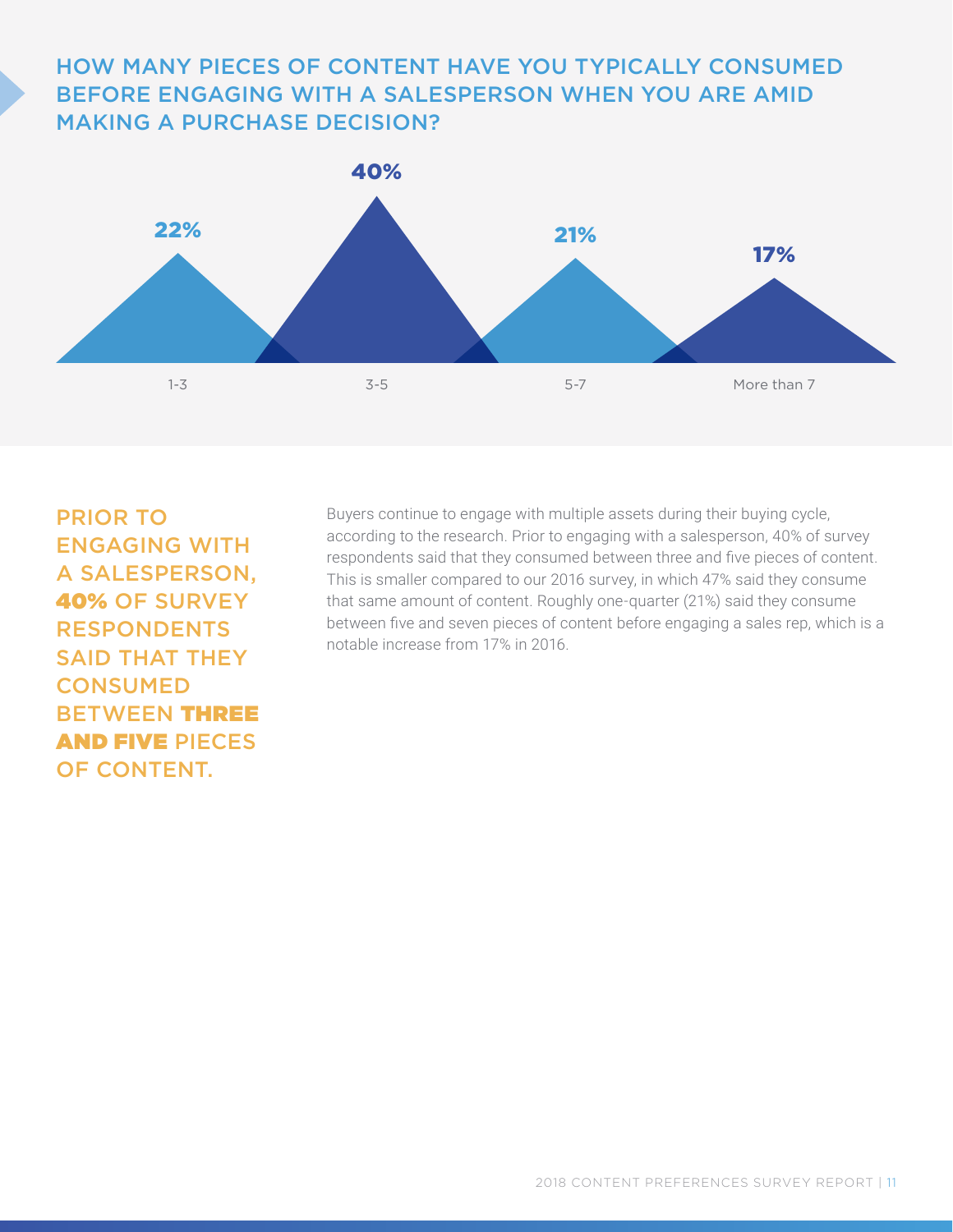52% **STRONGLY** AGREED THAT PACKAGING RELEVANT CONTENT TOGETHER WOULD HELP EXPEDITE THE RESEARCH PHASE.

# **BUYERS WANT CONTENT BUNDLED, ORGANIZED BY BUSINESS NEED**

The survey also highlights the continued trend of buyers demanding content that speaks directly to their concerns and how the subject matter can bring value to their business. When asked what recommendations they would give to improve the quality of the content created and offered by B2B vendors, more than half (52%) strongly agreed that packaging relevant content together would help expedite the research phase. Also, 52% said content should focus less on product specifics and more on value.

Survey respondents were able to write in any unique ways they would prefer to see content bundled together or organized on vendor websites, and of the 20% that shared, roughly half wrote that they would like to see content organized by specific pain points and topics.

Respondents also said they would like to see content organized on vendor websites by:

- Specific verticals within industries (46%);
- The size of the organization (18%); and
- Location or geographic region (14%).

#### HOW WOULD YOU LIKE TO SEE B2B VENDORS ORGANIZE THE CONTENT ON THEIR WEBSITES?

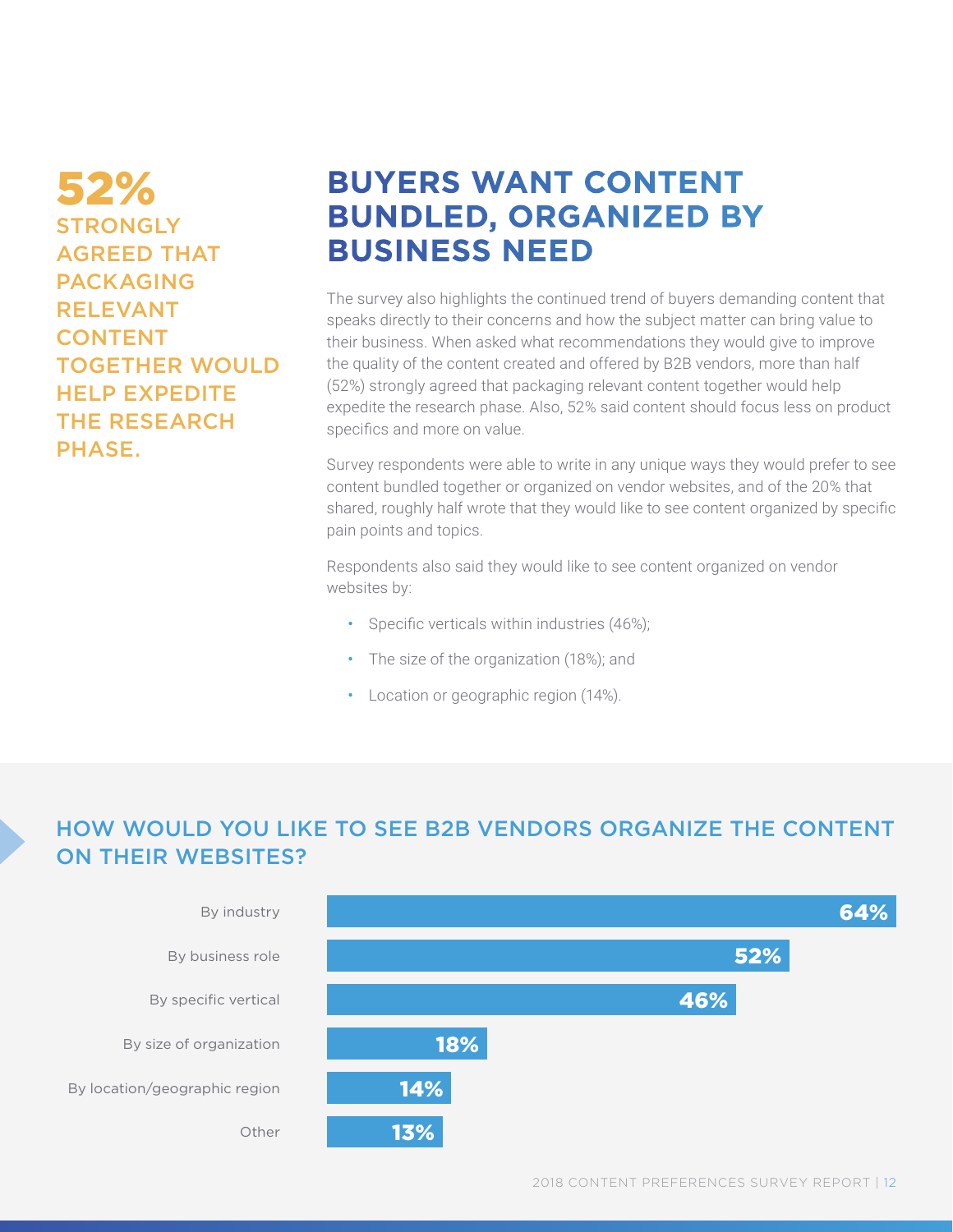65% **STRONGLY** AGREED THAT MAKING CONTENT EASIER TO ACCESS — WHETHER THROUGH FEWER FORM FIELDS OR EVEN SINGLE-CLICK REGISTRATION — WOULD ALSO HELP VENDOR CREDIBILITY.

# **CONCLUSION**

Throughout the six years *Demand Gen Report* has conducted its *Content Preferences Survey*, respondents have consistently stated that they are becoming more selective in what content they choose to engage with  $-$  and also demand more credible, trustworthy information presented in relevant ways. This year, those expectations have only grown as B2B buyers are required to do more with limited resources.

When asked what recommendations they would give to improve the quality of the content created and offered by B2B vendors, more than half (52%) strongly agreed that packaging relevant content together would help expedite the research phase. Also, close to two-thirds (65%) strongly agreed that making content easier to access — whether through fewer form fields or even single-click registration would help vendor credibility.

With 84% of respondents stating that they either frequently or occasionally access business-related content on their smartphone, B2B vendors must also position their content to be easily accessible on mobile devices. Forty-one percent of respondents suggested more mobile-friendly content.

Other strong recommendations include:

- Use more data and research to support content (75%);
- Provide more benchmarking data (63%);
- Add more insight from industry thought leaders/analysts (62%); and
- Make it easier to share (40%).

#### WHAT RECOMMENDATIONS WOULD YOU MAKE TO IMPROVE THE QUALITY OF THE CONTENT CREATED/PROVIDED BY B2B VENDORS?

99% Make content easier to access (fewer forms to fill/single click)

Package related content together 97%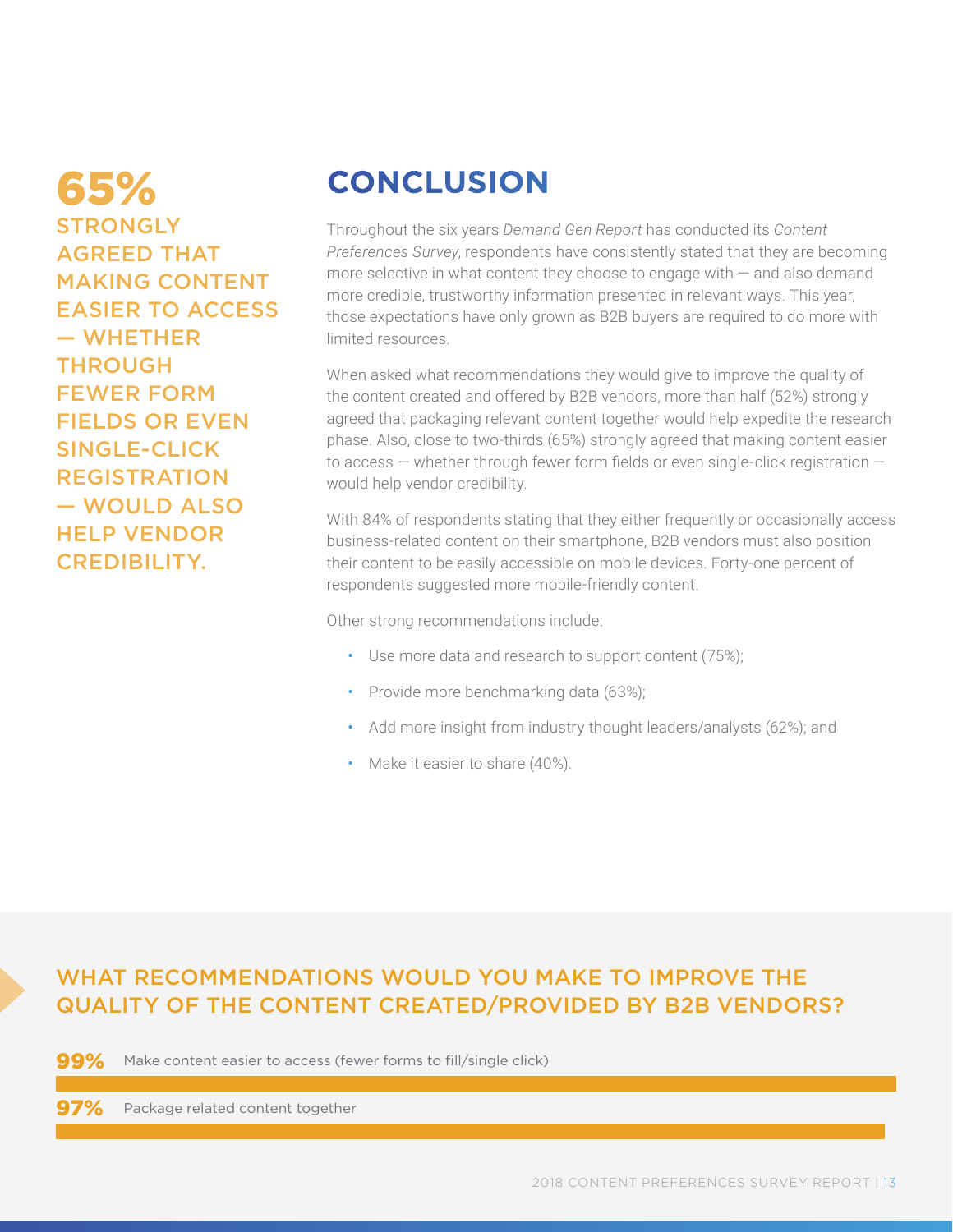# **ABOUT THE SURVEY**

The *2018 Content Preferences Survey* was conducted in Q1 2018 and surveyed 168 B2B marketing and sales professionals. Eighteen percent of the respondents hold C-level positions in their company, while 17% hold VP-level positions. More than half of the respondents either hold director-level (26%) or manager-level (29%) positions.

The top industries respondents associated themselves with include:

- Business Services/Consulting (32%);
- Software/Technology (25%);
- Tech/Enterprise IT (12%);
- Manufacturing (7%);
- Healthcare (4%); and
- Financial Services (4%).

Roughly 38% of respondents work for a company with an annual revenue of \$50 million or more.

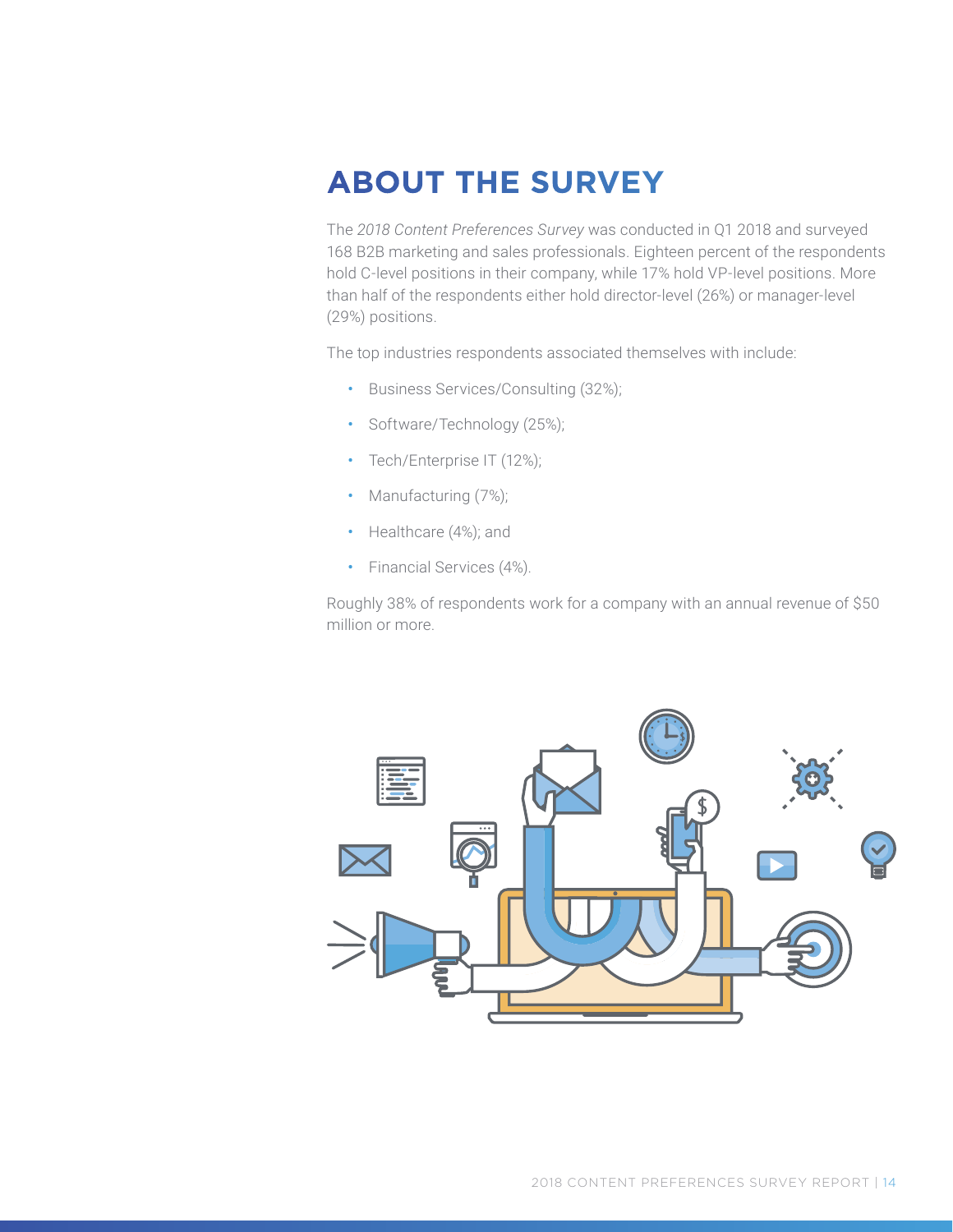

Content4Demand (C4D) is a business-to-business content strategy and content creation agency. Our team of content marketing experts specializes in two main areas: creating turnkey content to reach B2B buyers at all stages of the buyer's journey and developing foundational marketing strategies including persona creation, content messaging development and nurture campaign design. Our ultimate goal is to construct buyer-focused content and marketing strategies that drive leads and stimulate demand for your business. C4D works with B2B companies across a variety of industry verticals including: technology, financial, manufacturing, media, healthcare and more. For more information and content samples, visit content4demand.com.

#### 201.687.1179

[STEVE@CONTENT4DEMAND.COM](mailto:steve%40content4demand.com?subject=)



# **QN24**

ON24 is on a mission to empower data-driven marketers with the engagement they need to succeed in the digital world. Through the company's demand generation platform, over 2,000 businesses engage their prospects, customers and employees for a total of one billion minutes per year. With one of the largest ecosystems of marketing automation and CRM platforms, ON24 transforms engagement into behavioral data helping marketers better qualify leads, accelerate sales pipeline and drive revenue.

877.202.9599 [SOLUTIONS@ON24.COM](mailto:SOLUTIONS%40ON24.COM?subject=)